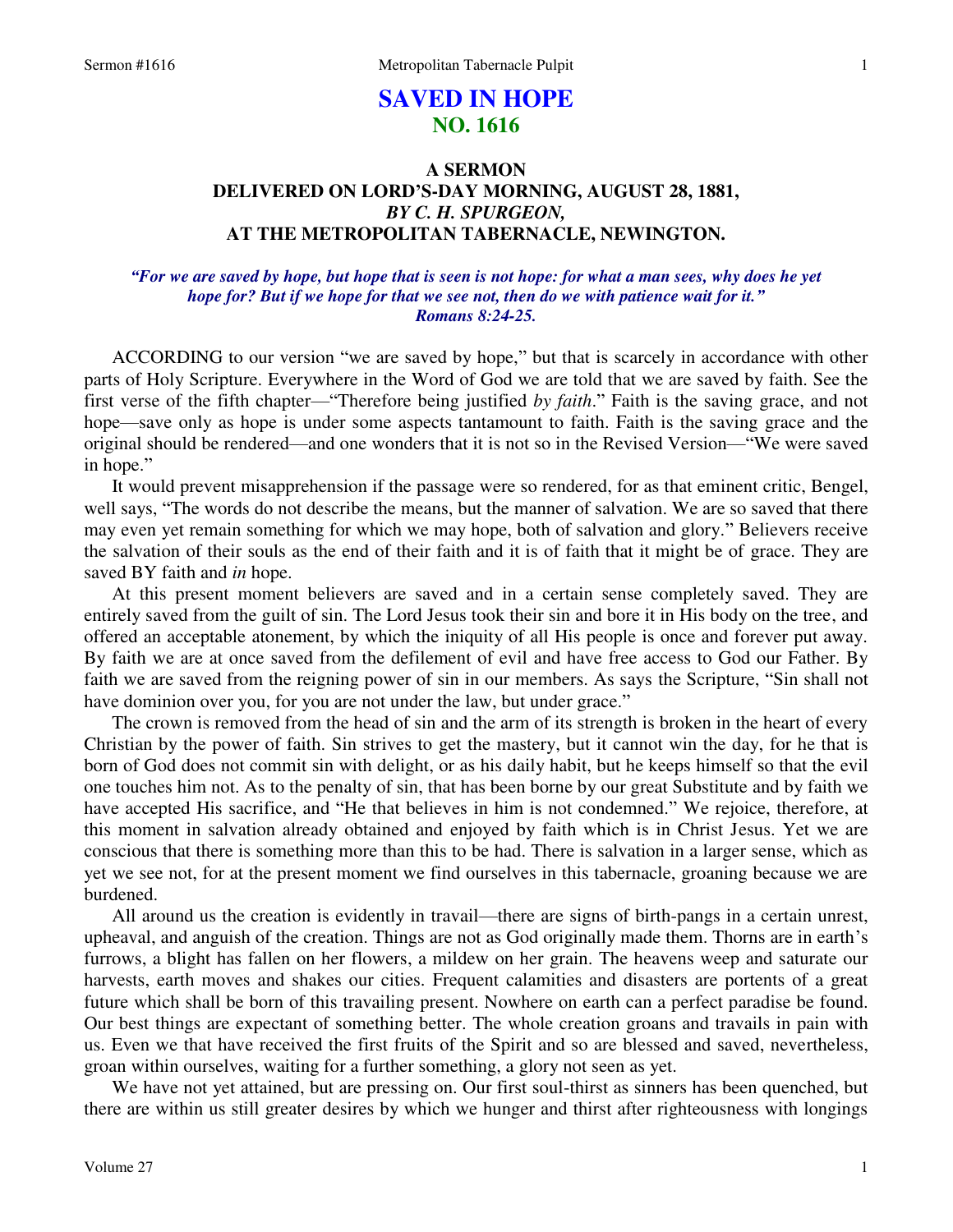insatiable. Before we ate of the bread of heaven we hungered for mere husks, but now our newborn nature has brought us a new appetite which the whole world could not satisfy.

What is the cause of this hungering? We are under no difficulty whatever in answering the question. Our grief, longings, and unsatisfied desires are principally gathered up in two things. First, we long to be totally free from sin in every form. The evil which is in the world is our burden—we are vexed with the evil conversation of the ungodly and are grieved by their temptations and persecutions.

 The fact that the world lies in the wicked one and that men reject Christ and perish in unbelief is a source of much affliction to our hearts. We have said with David, "Woe is me, that I sojourn in Mesech, that I dwell in the tents of Kedar!" We wish for a lodge in a wilderness, far off from the haunts of men, that we might in peace commune with God and hear no more of blasphemy, murmuring, wantonness, and crime. This is not our rest, for it is polluted, and so far we look for a great deliverance when we shall be taken out of this world to dwell in perfect company. Yet even the presence of the ungodly were a small matter if we could be completely delivered from sin within ourselves. That is among the things not seen as yet.

 If a man were free from all tendency to sin, he would no longer be liable to temptation, or under necessity to watch against it. That which cannot possibly be burned or blackened has no need to dread the fire. We feel that we must shun temptation, because we are conscious that there is material within us which may soon take fire. "The Prince of this world comes," said our Lord, "and has nothing in me." But when he comes to us he finds not only something, but much congenial to his purpose. Our heart all too readily echoes to the voice of Satan. When he sows the tares, the furrows of the old nature soon produce a harvest. Evil does remain, even in the regenerate, and it infects all the powers of the mind. Oh that we could get rid of the memory of sin! What a torment it is to us to remember snatches of loose songs and words of ill savor.

 Oh, that we were rid of the imagination of sin! Do we mourn enough over sins of thought and fancy? A man may sin, and sin horribly, in thought and yet may not have sinned in act. Many a man has committed fornication, adultery, theft, and even murder in his imagination, by finding pleasure in the thought thereof and yet he may never have fallen into any of the overt acts. Oh that our imagination and all our inward parts were purged of the corrupt matter which is in them and which ferments towards foulness. There is in us that which makes us cry out from day to day, "O wretched man that I am; who shall deliver me?"

 If any man here says, "I feel no such emotions," I pray God that he may soon do so. Those know very little of true spiritual perfection who are content with themselves. A perfect child grows and so does a perfect child of God. The nearer we come to perfect cleanness of heart, the more shall we mourn over the tiniest spot of sin, and the more shall we see that to be sin which once we excused. He who is most like Christ is most conscious of imperfection and most weary that the least iniquity should hang about him.

When a man says, "I have reached the goal," I fear he has not begun to run. As for me, I endure many growing pains and feel far less pleased with myself than I used to be. I have a firm hope of something better, but were it not for hope, I should account myself truly unhappy to be so conscious of need and so racked with desires. This is one great source of our groaning. We are saved, but we are not completely delivered from tendencies to sin, neither have we reached the fullness of holiness. "There is yet very much land to be possessed."

 Another cause of this winter of our discontent is our body. Paul calls it a "vile body," and so indeed it is when compared with what it shall be when fashioned in the image of Christ Jesus. It is not vile in itself, viewed as the creature of God, for it is fearfully and wonderfully made. And there is something very noble about the body of a man, made to walk erect, and to look upward and gaze toward heaven. A body so marvelously prepared to be the tenement of the mind and to obey the soul's behests is not to be despised. A body which can be the temple of the Holy Ghost is no mean structure, therefore let us not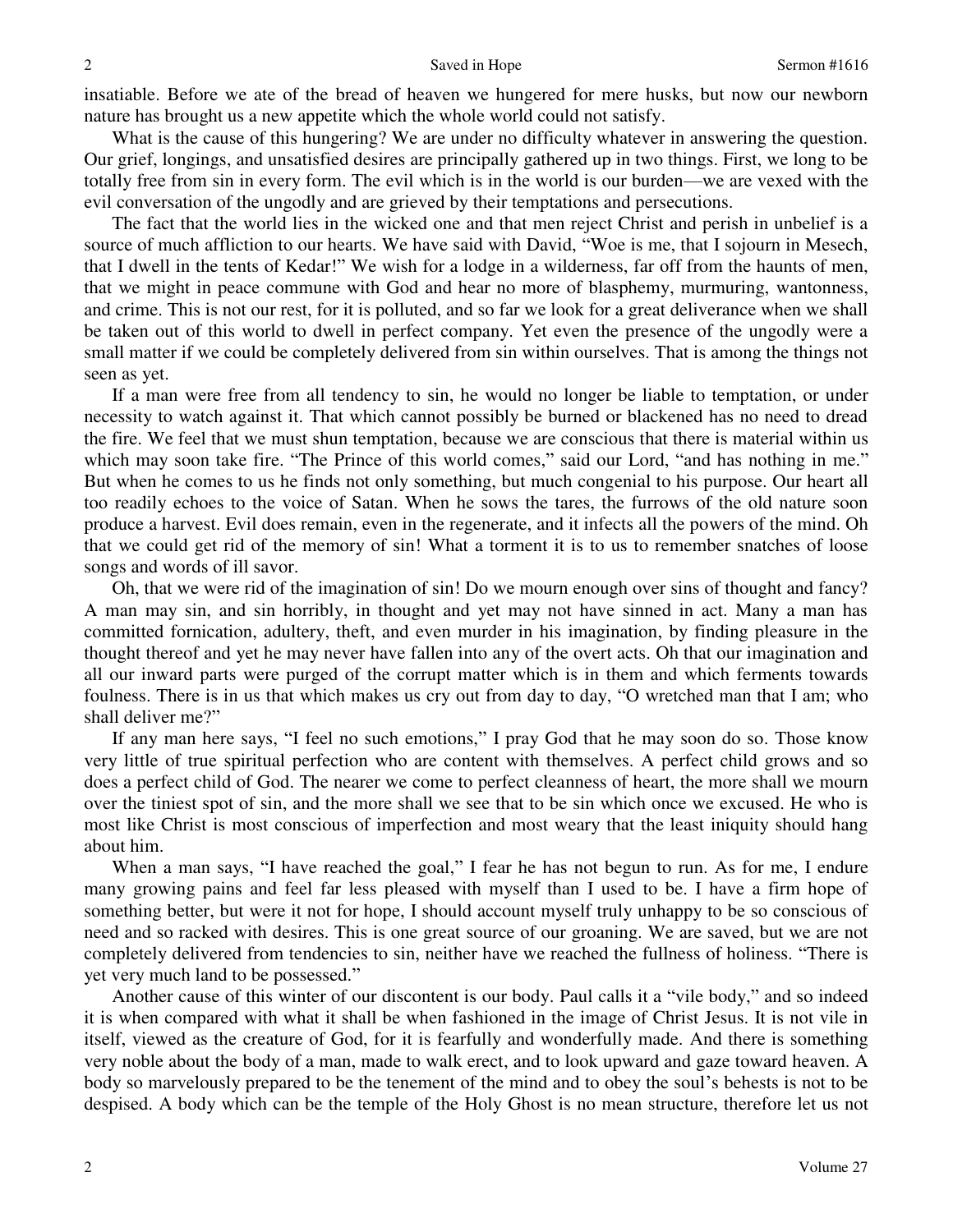despise it. It is a thing for which to be eternally grateful, that we have been made men if we have been also made new men in Christ Jesus.

 The body came under the power of death through the fall and it remains so. And remaining so, its lot is to die sooner or later, unless the Lord should suddenly appear—and even then it must be changed for flesh and blood, as they are, cannot inherit the kingdom of God. And so, poor body, you are not well matched with the newborn soul, since you have not been born again. You are a somewhat dull and dreary dwelling for a heaven-born spirit! What with aches and pains, weariness and infirmity, your need of sleep and food and clothing, your liability to cold, heat, accident, decay, as well as to excessive labor and exhausting toil—you are a sorry servant of the sanctified soul. You do drag down and hamper a spirit which otherwise might soar aloft.

 How often does poor health repress the noble flame of high resolve and holy aspiration! How often do pain and weakness freeze the genial current of the soul! When shall we be emancipated from the shackles of this natural body and put on the wedding dress of the spiritual body? What with the sin dwelling in our breast and this vesture of mortal clay, we are glad that now is our salvation nearer than when we believed—and we long to enter into the full enjoyment of it.

 Here my text gives us good cheer. From the sources of our present groaning there is a full deliverance, a salvation so wide that it covers the whole area of our wants, yea, of our desires. A salvation awaits us whose sweep is eternity and immensity. All our capacious powers can wish are compassed within it and of this the text says, "We are saved in hope." That grandest, widest salvation, we have seized by hope. Glory be to God for this.

 This, then, is the subject of our present meditation—the hope which embraces the grander salvation for which we long.

**I.** Let us begin by recapitulating under the first head, THE OBJECT OF THIS HOPE.

 I have already gone over the principal points. Our hope, first of all, embraces *our own absolute perfection*. We have set our faces towards holiness, and by God's grace we will never rest till we attain it. Every sin that is in us is doomed, not only to be conquered, but to be slain. The grace of God does not help us to conceal our infirmities, but to destroy them. We deal with sin as Joshua did with the five kings when they went into the cave at Makkedah. While he was busy in the battle, he said, "Roll great stones upon the mouth of the cave."

 Our sins for a while are shut up by restraining grace, as in a cave, and great stones are rolled at the cave's mouth, for they would escape if they could, and once more snatch at the reins. But in the power of the Holy Spirit, we mean to deal with them more effectually by-and-by. "Bring out those five kings unto me," said Joshua, and "he smote them, and slew them, and hanged them." By God's grace we will never be satisfied till all our natural inclinations to sin shall be utterly destroyed, loathed and abhorred. We expect a day when there will not remain in us a taint of past sin, or an inclination for sin future. We shall still be possessed of will and freedom of choice, but we shall choose only good. Saints in heaven are not passive beings, driven along the path of obedience by a power which they cannot resist, but as intelligent agents they freely elect to be holiness unto the Lord.

 We shall enjoy forever the glorious liberty of the children of God which lies in the constant voluntary choice of that which should be chosen, and a consequent unbroken happiness. Ignorance also shall be gone, for we shall all be taught of the Lord, and we shall know, even as we are known. Perfect in service and clean delivered from all self-will and carnal desire, we shall be near our God and like Him. As Watts has it—

> *"Sin, my worst enemy before, Shall vex my eyes and ears no more. My inward foes shall all be slain, Nor Satan break my peace again."*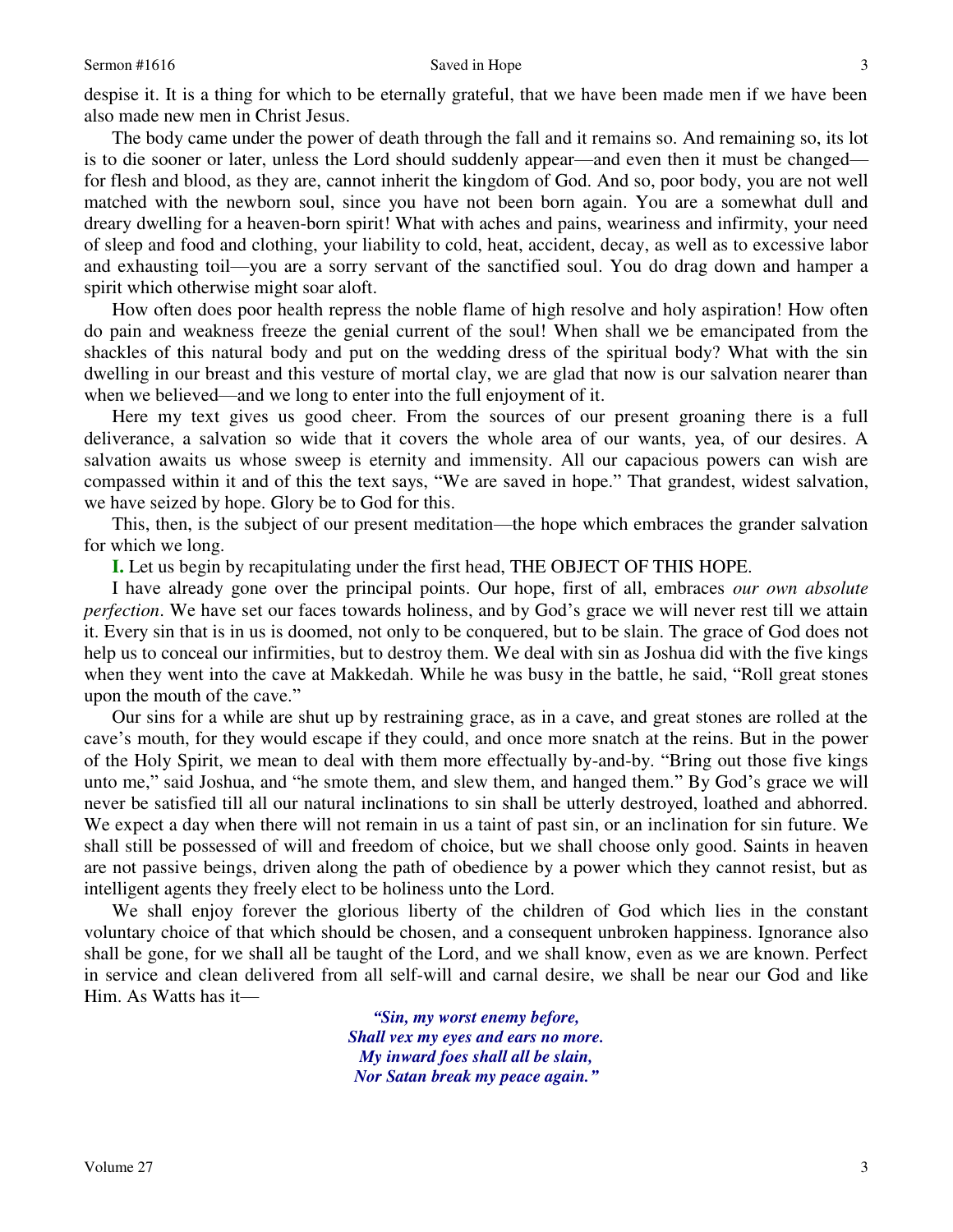### 4 Saved in Hope Sermon #1616

What a heaven this will be! I think, if I could be sure of getting free from every liability to sin, I would not have a choice as to where I should live, whether on earth or in heaven, at the bottom of the sea with Jonah, or in the low dungeon with Jeremiah. Purity is peace—holiness is happiness. He who is holy as God is holy will in consequence be happy as God is happy. This is one main object of our hope.

 The other object of our desire is *the redemption of the body*. Let us read the verses in which Paul teaches us that truth, "And if Christ be in you, the body is dead because of sin; but the Spirit is life because of righteousness. But if the Spirit of him that raised up Jesus from the dead dwell in you, he that raised up Christ from the dead shall also quicken your mortal bodies by his Spirit that dwells in you." When we die we shall leave our body behind us for a while—we shall not, therefore, as to our entire manhood, be perfect in heaven till the resurrection—we shall be morally perfect, but as a complete man is made up of body as well as soul, we shall not be physically perfect while one part of our person shall remain in the tomb.

 When the resurrection trumpet shall sound, this body will rise, but it will rise redeemed. And as our soul regenerated is very different from our soul under the bondage of sin, so the body when it is risen will be widely different from the body as it now is. The infirmities caused by sickness and age will be unknown among the glorified, for they are as the angels of God. None shall enter into glory halt or maimed, or decrepit or malformed. You will have no blind eye there, my sister. No deaf ear there, my brother. There shall be no quivering of paralysis or wasting of consumption. There we shall possess everlasting youth. The body which is sown in weakness shall be raised in power and shall at once fly upon the errands of its Lord.

 Paul says, "It is sown a natural [or soulish] body," fit for the soul. "It is raised a spiritual body," fit for the spirit, the highest nature of man. I suppose we shall inhabit such a body as cherubs wear when they fly upon the wings of the wind, or such as may be fit for a seraph when like a flame of fire he flashes at JEHOVAH's bidding. Whatever it is, poor frame of mine, you shall be very much changed from what you are now. You are the shriveled bulb which shall be put into the earth—but you shall arise a glorious flower—a golden cup to hold the sunlight of JEHOVAH's face. The greatness of your glory you know not as yet, except that you shall be fashioned like the glorious body of the Lord Jesus. This is the second object of our hope—a glorified body to consort with our purified spirit.

 Viewed in another light, the object of our hope is this—that we shall *enter upon our inheritance*. Paul says, "If children, then heirs; heirs of God; joint heirs with Christ." Whether we have little or much in this life, our estate is nothing when compared with that which we have in reversion, secured to us against the day when we shall come of age. The fullness of God is the heritage of the saints—all that can make a man blessed, noble, and complete is laid up in store for us. Measure, if you can, the inheritance of the Christ, who is heir of all things! What must be the portion of the well-beloved Son of the Highest? Whatever that may be, it is ours, for we are joint heirs with Christ. We shall be with Him and behold His glory. We shall wear His image. We shall sit upon His throne.

 I cannot tell you more, for my words are poverty-stricken. I wish we all meditated upon what the Scripture reveals upon this subject till we knew all that can be known. Our hope looks for many things, yea for all things. Rivers of pleasure, of pleasures forevermore, are flowing for us at God's right hand.

 Paul speaks of, "*the glory which shall be revealed in us*," and tells us in another place that it is "a far more exceeding and eternal weight of glory." What a word is that—Glory! Glory is to be ours. Even ours, poor sinners as we are. Grace is sweet, but what must glory be? And it is to be revealed in us, and about us, and over us, and through us to all eternity.

 Paul also speaks of "*the glorious liberty of the children of God*." O charming word, liberty! We love it even as we hear it rung from the silver bugles of those who fight with tyrants. But what will it be when the trumpets of heaven shall proclaim eternal jubilee to every spiritual bond slave! Liberty? The liberty of the children of God! Liberty to enter into the holiest, to dwell in God's presence, and behold His face forever and ever.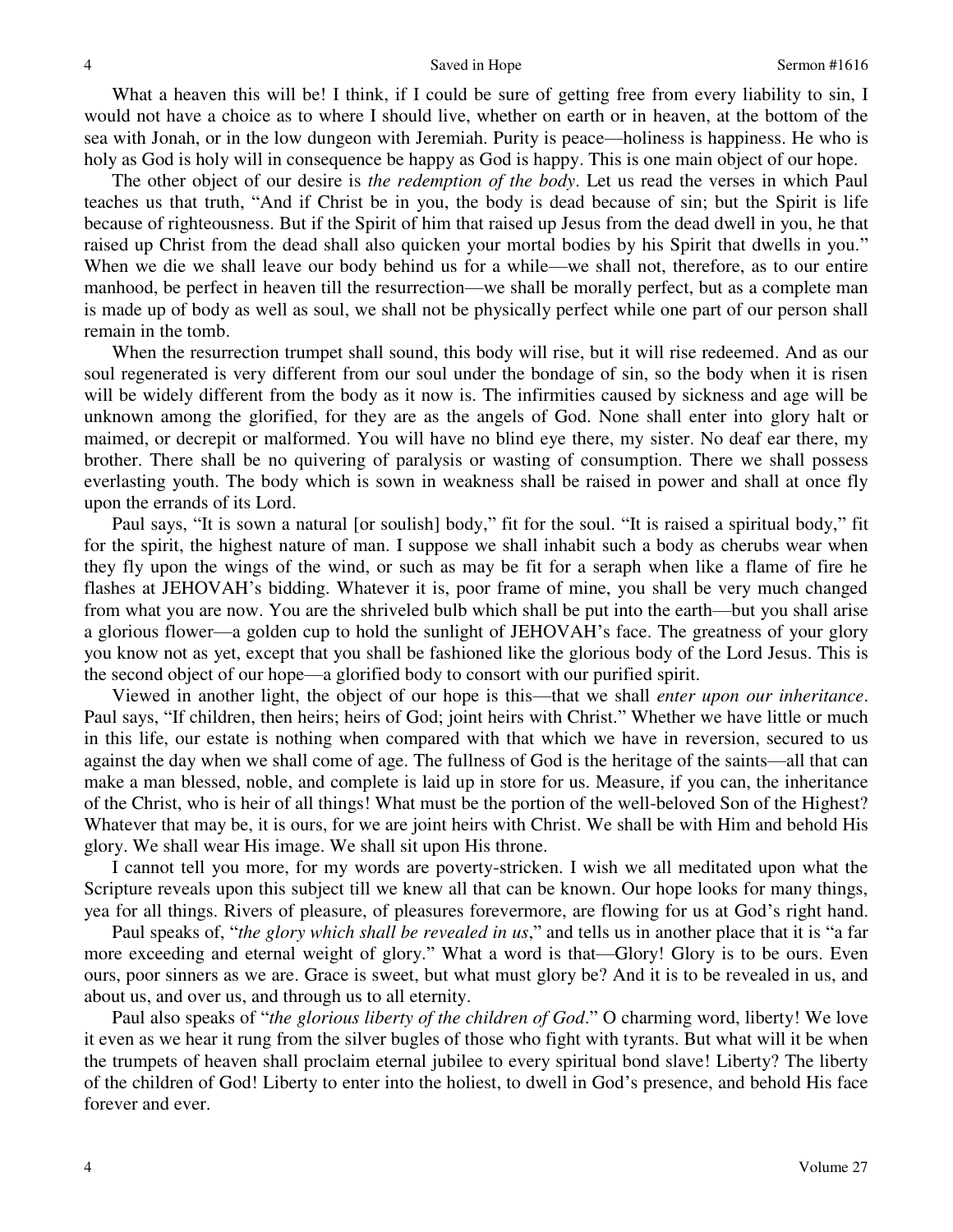### Sermon #1616 Saved in Hope 5

 The apostle speaks also of "*the manifestation of the sons of God*." Here we are hidden away in Christ as gems in a casket, but by-and-by we are to be revealed as jewels in a crown. As Christ had His time of manifestation to the Gentiles after He had for a while been hidden, so we who are now unknown are to have a manifestation before men and angels. "Then shall the righteous shine forth as the sun in the kingdom of their Father."

What our manifestation shall be, O my brothers and sisters, I cannot tell you. Eye has not seen it, nor ear heard it, neither has it entered into the heart of man. And though God has revealed it unto us by His Spirit, yet how small a part of that revelation have our spirits been able to receive. I suppose that only he who has seen the home of the perfect can tell us what it is like, and I conceive that even he could not do so, for language could not set it forth. When Paul was in Paradise he heard words, but he does not tell us what they were, for he says they were not lawful for a man to utter—they were too divine for mortal tongue. Not yet, not yet, but by-and-by the object of our hopes shall be clear to us.

 Do not think the less of it because we say by-and-by, for the interval of time is a trifling matter. It will soon be gone. What are a few months or years? What if a few hundred years should intervene before the resurrection? They will soon have swept by us like the wing of a bird and then! Oh, then! The invisible shall be seen, the unutterable shall be heard, the eternal shall be ours forever and ever. This is our hope.

### **II.** Let us now muse upon THE NATURE OF THIS HOPE.

We are saved in hope. What kind of hope is it in which we are saved?

*First, our hope consists of three things—belief, desire, expectancy*.

 Our hope of being clean delivered from sin as to our soul and rescued from all infirmity as to our body, arises out of a solemn assurance that it shall be so. The revelation of Him who has brought life and immortality to light bears witness to us that we also shall obtain glory and immortality. We shall be raised in the image of Christ and shall partake in His glory. This is our belief because Christ is risen and glorified, and we are one with Him. This also we desire, O how ardently! We so desire it that we at times wish to die that we may enter into it.

 At all times, but especially when we get a glimpse of Christ, our soul pines to be with Him. This desire is accompanied with a confident expectation. We as much expect to see the glory of Christ, and to share it, as we expect to see tomorrow morning. Nay, perhaps we shall not see tomorrow's sun, but we shall certainly see the King in His beauty in the land that is very far off. We believe it, we desire it, and we expect it. That is the nature of our hope. It is not an indefinite, hazy, groundless wish that things may turn out all right, such as those have who say, "I hope it will go well with me," though they live carelessly and seek not after God. But it is a hope made up of right knowledge, firm belief, spiritual desire, and warranted expectancy.

*This hope is grounded upon the Word of God*. God has promised us this and therefore do we believe it, desire it, and expect it. He has said, "He that believes and is baptized shall be saved," and the widest sense that we can give to that word "saved," must be God's sense of it since His thoughts are always above our thoughts. We expect God to do as He has said to the fullest extent of His promise, for He will never run back from His Word, nor fail in His engagement.

 We have committed our souls to the keeping of the Savior who has declared that He will save His people from their sins. We are trusting in our Redeemer and our belief is that our Redeemer lives, and that when He shall stand in the latter day upon the earth, though after our skin worms destroy this body, yet in our flesh we shall see God.

 Many and precious are the words of God to the same effect and we lay hold upon them, being certain that what He has promised He is able also to perform. We shall die without a doubt of rising again, even as we have already committed to the dust many of our beloved ones in sure and certain hope of their resurrection to eternal life. As the farmer drops his grain into the ground and does not doubt to see it rise again, so do we bury the bodies of the saints and so shall we resign our own bodies, in the certain expectation that they shall as surely live again as they have lived at all. This is a hope worth having, for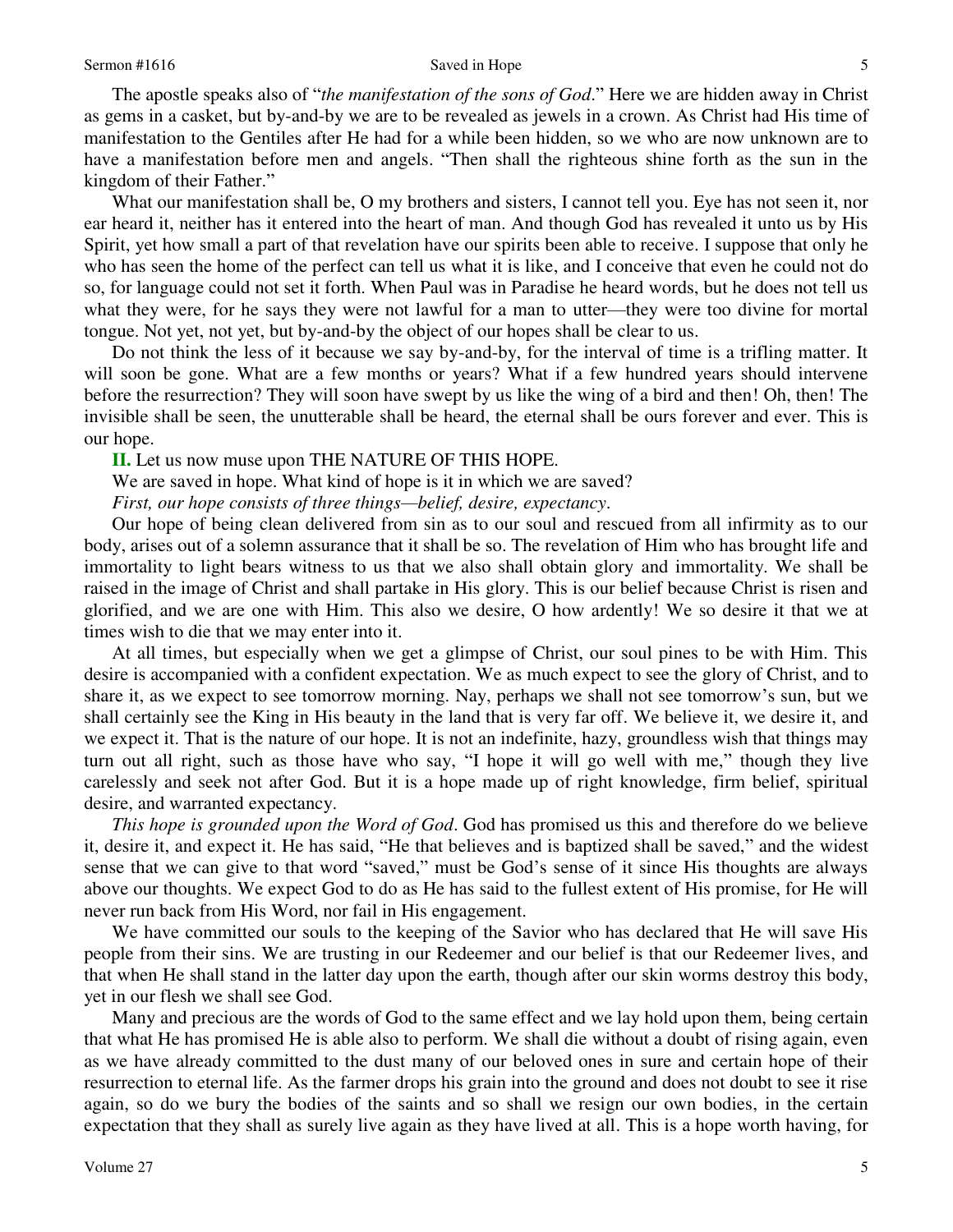it is grounded on the Word of God, the faithfulness of God, and His power to carry out His own promise, and therefore it is a hope most sure and steadfast, which makes no man ashamed who has it.

*This hope is wrought in us by the Spirit of God*. We should never have known this hope if the Holy Ghost had not kindled it in our bosoms. Ungodly men have no such hope and never will have. It is only when men are renewed that this hope enters into them, the Holy Ghost dwelling in them. And herein do I exult with unspeakable joy, for if my hope of perfection and immortality has been wrought in me by God, then it must be fulfilled, for the Lord never could inspire a hope which should put His people to shame. The true God never gave men a false hope. That cannot be. The God of hope who has taught you, my brother, to expect salvation from sin and all its effects, will do unto you according to the expectation which He has Himself excited. Therefore be you very confident and patiently wait the joyful day of the Lord's appearing.

*This hope operates in us in a holy manner*, as every gracious and holy thing that comes from God must do. It purifies us, as says John, "He that has this hope in him purifies himself, even as God is pure." We are so certain of this inheritance that we prepare for it by putting off all things contrary to it and putting on all things which suit it. We endeavor to live as in the prospect of glory. How often has it occurred to me, and I doubt not to you, my brothers, to say of such-and-such a thing, "How will this look in the day of judgment?" And we have done this act of generosity or that act of consecration, not because we cared a whit what men would think of it, but because we looked at it in the light of the coming glory. To us the most grand stimulus is that there is laid up for us a crown of life that fades not away.

This blessed hope makes us feel that it is a shame for us to sin, a shame that princes of the blood imperial of the skies should dabble in the mire like children of the gutter. We would gladly live as those who are destined to dwell in the blaze of the light ineffable. We cannot walk in darkness, for we are to dwell in a splendor before which the sun grows pale—in the very Godhead itself are we to baptize ourselves in fellowship. Shall we, therefore, be the slaves of Satan, or the serfs of sin? God forbid! This blessed hope draws us towards God and lifts us out of the pit of sin.

**III.** Having described the object and the nature of this blessed hope, I come more closely to the text to observe THE ANTICIPATORY POWER OF THIS HOPE, for the apostle says in our text, "We were saved in hope"—that is to say we got the greater salvation, about which we are now speaking, when we were taught to know this hope.

 We obtained the first part of salvation, the forgiveness of sin and justification of our persons, *by faith*, and we have fellowship with God and access into countless blessings *by faith*—some of us are as conscious of this as that we eat and drink. But beside all this, we have *in hope* the fuller range of salvation—total deliverance of the soul from sin and complete redemption of the body from pain and death. We have this salvation *in hope* and we rejoice in hope of the glory of God. How is this?

 Why, first, *hope saw it all secured by the promise of grace.* As soon as ever we believed in Christ, our faith secured forgiveness and we cried, "I am not yet free from tendencies to sin, but inasmuch as I have believed in Christ unto salvation I shall surely be perfected, for Christ could not have come to give me a partial and imperfect salvation—He will perfect that which concerns me." Thus hope saw within the promise of salvation much that as yet was not actually experienced. Knowing that the whole of the promise is of equal certainty, hope expected the future mercy as surely as faith enjoyed the present blessing.

 Moreover, *hope saw the full harvest in the firstfruits*. When sin was subdued by grace, hope expected to see it utterly exterminated. When the Holy Spirit came to dwell in the body, hope concluded that the body would be delivered as surely as the soul. The moment that faith introduced hope into the heart she sang, "I have the complete salvation—not in actual enjoyment, but in sure reversion in Christ Jesus." Hope waved the first sheaf and so took possession of the harvest. Ask any farmer who holds up a little handful of ripe wheat ears whether he has ripe wheat, and he tells you that it is even so. "But you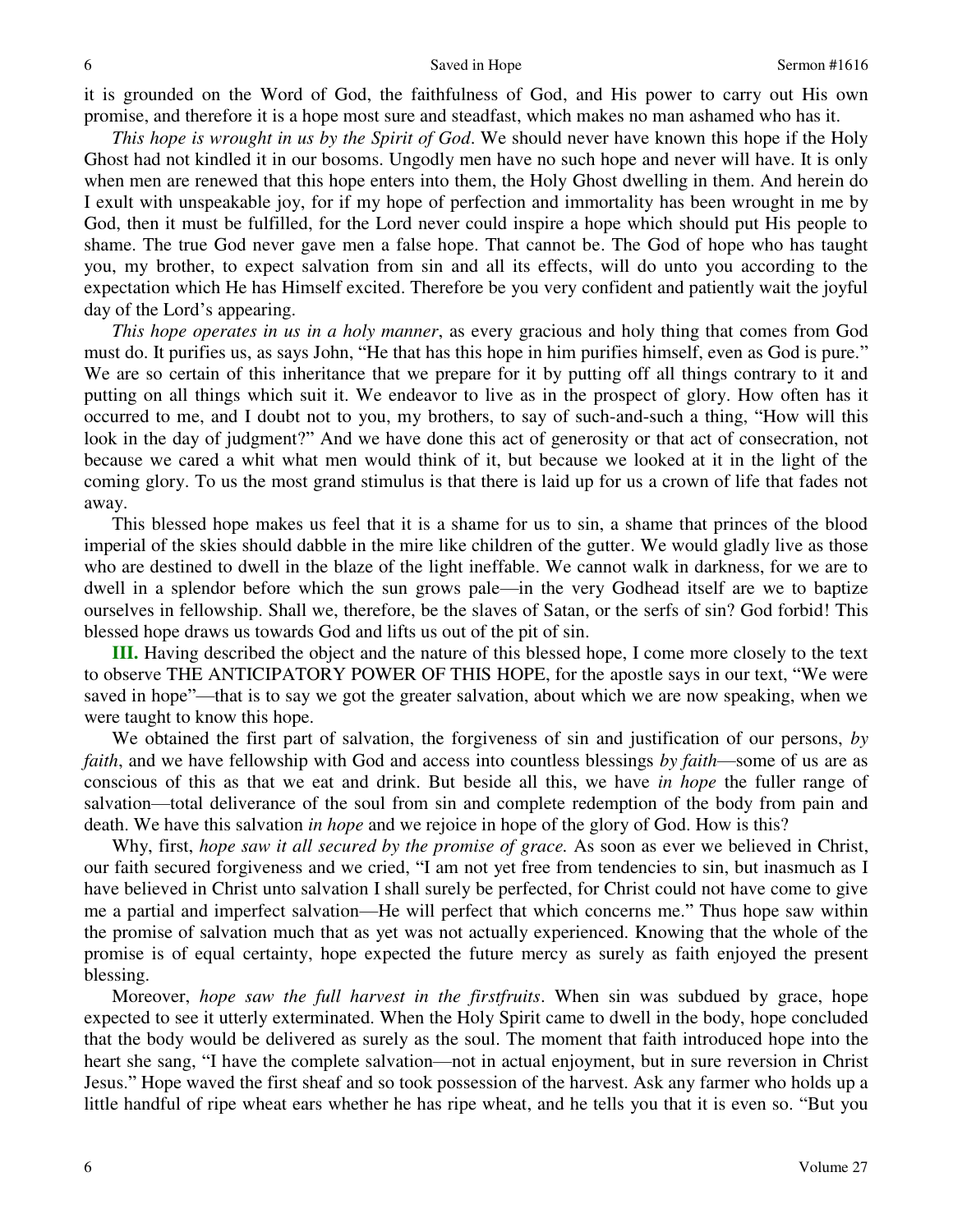have not reaped it yet." "No, not yet, but it is mine and in due season I shall reap it—these full ears are a full assurance of the existence of the wheat and of the fact that it is ripening."

 So when God gave to you and me love to Jesus and deliverance from the dominion of evil, these first fruits betokened a perfect salvation yet to be revealed in us. Our first joy was the tuning of our harps for everlasting song. Our first peace was the morning light of a never-ending day. When first we saw Christ and worshipped Him, our adoration was the first bowing before the throne of God and of the Lamb. So that in hope we were saved—it brought us the principle of perfection, the pledge of immortality, the commencement of glorification.

 Moreover, hope is so sure about this coming favor that *she reckons it as obtained*. You get advice from a merchant with whom you have traded beyond sea. He says, "I have procured the goods you have ordered and will send them by the next vessel, which will probably arrive at such a time." Another trader calls in and asks you whether you wish to buy such goods and you reply, "No, I have them." Have you spoken the truth? Certainly, for though you have them not in your warehouse, they are invoiced to you—you know they are on the way and you are so accustomed to trust your foreign correspondent that you regard the goods as yours. The deed is done that makes them yours. So it is with heaven, with perfection, with immortality—the deed is done which makes these the heritage of saints.

 I have advices from One whom I cannot doubt, even my Lord, that He has gone to heaven to prepare a place for me, and that He will come again and receive me to Himself. So sure is hope of this fact, that she reckons it, and makes comparisons and draws practical conclusions. A good old proverb tells us, "Never count your chickens before they are hatched," but here is a case in which you may reckon as accurately while the bird is in the egg as when it is fledged, for the apostle says, "I reckon that the sufferings of this present time are not worthy to be compared with the glory which shall be revealed in us." He is so sure of it that he keeps a debtor and creditor account about it. He puts down the sufferings of this present time in his expenditures and the glory which shall be revealed among his assets—and he declares that the one is so vast, and the other so utterly insignificant as not to be worth notice.

 Nay, he is not only so sure as to reckon upon it, but to *groan after it*. We that are in this body groan for the full adoption. Our groans do not arise from doubt, but from eagerness—we are urged by our confident expectancy to vehemence of desire. It is idle to cry for that which you will never have. The child is foolish which cries for the moon. But to groan for what I am sure to have is proper and fit, and shows the strength of my faith.

 The apostle is so sure of it that he even *triumphs* in it. He says that we are more than conquerors through Him that loved us—that is to say, although we are not perfect yet and although our body is not delivered from pain, yet we are so sure of perfection and complete deliverance that we joyfully endure all things, triumphing over every difficulty. Friend, you will not be poor many weeks longer—you shall dwell where the streets are paved with gold. Your head will not ache many months longer, for it shall be surrounded with a coronet of glory and of bliss. Never mind shame—they will not be able to laugh at you long—you shall be at the right hand of God, even the Father, and the glory of Christ shall clothe you, world without end. Oh, it is an infinite blessing to have such a hope and to be so sure of it as to anticipate its joys before they actually come to us. "We are saved in hope."

**IV.** Let us for a moment observe THE PROPER SPHERE OF HOPE.

 The sphere of hope is "things not seen." Hope that is seen is not hope, for what a man sees why does he yet hope for it? Therefore, brethren, a Christian's real possession is not what he sees. Suppose God prospers him in this world and he has riches? Let him be grateful, but let him confess that these are not his treasure. One hour with the Lord Jesus Christ will bring more satisfaction to the believer than the largest measure of wealth.

 Although he may have been prospered in this world, the saint will ridicule the idea of making the world his portion. A thousand worlds with all the joy which they could yield are as nothing compared with our appointed inheritance. Our hope does not deal with trifles—it leaves the mice of the barn to the owls and soars on eagle wings where nobler joys await her.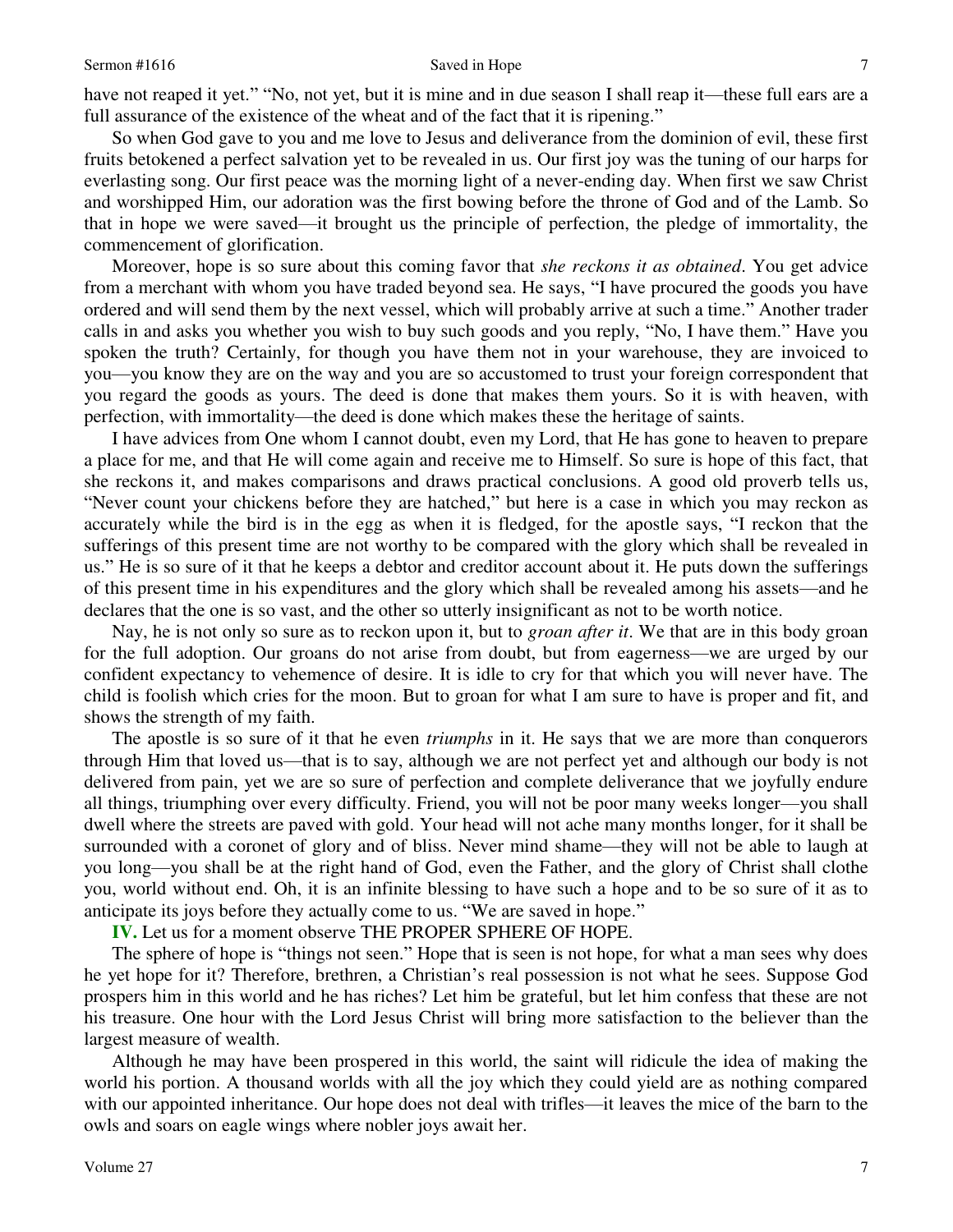*"Beyond, beyond this lower sky, Up where eternal ages roll; Where solid pleasures never die, And fruits immortal feast the soul."*

 But it is clear that we do not at present enjoy these glorious things for which we hope. The worldling cries, "Where is your hope?" And we confess that we do not see the objects of our hope. For instance, we could not claim to be already perfect and neither do we expect to be so while we are in this body, but we believe that we shall be perfected in the image of Christ at the time appointed of the Father.

 By no means is our body free from infirmity at this moment—aches and pains and weariness remind us that the body is under death because of sin. Yet our firm conviction is that we shall bear the image of the heavenly even as we now bear the image of the earthly. These are subjects of hope and therefore outside of present experience. Let us not be cast down because it is so. We must have something reserved for hope to feed on. We cannot have all of heaven and yet remain on earth. Dearly beloved, if you feel tormented by indwelling sin and your holiness seems battered and blotted, yet be fully persuaded that He who has promised is able to perform.

 Away, then, with judging by what you do, or see, or feel, or are. Rise into the sphere of the things which shall be. Can you not do that? When there is no joy in the present, there is an infinite joy in the future. Do not say, "Oh, but it is a long way off." It is not so. Many among you are sixty, seventy, or even eighty years of age—your time for the sight of Christ in your disembodied state cannot be far away, for the thread of life is snapping. Some of us are in middle age, but as we have already reached the average of life, we are bound to reckon that our lease is far advanced—and as so many are snatched away in their prime, we may at any moment be caught up to the land for which we hope. We ought not to fret about what we shall do ten years hence, for it is very likely that we shall by that time have entered into the promised rest, and shall be serving the Lord day and night in His temple, and beholding His face with unspeakable joy.

 Even suppose that any of us should be doomed to exile from heaven for another fifty years, the time of our sojourn will soon fly away. Let us labor to our utmost for the glory of God while we are here, for the moments flash away. Do you not recollect this time last year when autumn's ripeness was all around? It seems but the other day. You boys and girls think it a long year, but the old folks are of another opinion. We have no long years now that we are growing grey. For me, time travels so fast that its axles are hot with speed. Fear cries—"Oh, for a little breathing space!" But hope answers—"No, let the years fly, we shall be home the sooner." There is but a step between us and heaven—do not let us worry ourselves about things below. We are like people in an express train who see a disagreeable sight in the fields, but it is gone before they have time to think of it.

 If there should be some discomfort in the carriage. If they have been put into a third-class compartment when they had a first-class ticket, they do not trouble if it is a short journey. "See," says one, "we have just passed the last station and shall be in the terminal directly, never mind." Let us project ourselves into the future. We shall not need much dynamite of imagination to send us upward we can leap that little distance by hope and seat ourselves among the thrones above. Resolve, my brethren, that, at least for today you will not tarry in this cloudy, earth-bound time, but will mount unto the bright, cloudless eternity. O to leave these turbid streams and bathe in the river of hope, whose crystal floods flow from the pure fountain of divine joy.

**V.** Our time has fled and we must close by merely glancing at THE EFFECT OF THIS HOPE, which is thus described—"Then do we with patience wait for it."

 We wait, and must wait, but not as criminals for execution. Our tarrying is rather that of the bride for the wedding. We wait with patience, constancy, desire, and submission. The joy is sure to come—we have no doubt about it—therefore we do not complain and murmur, as though God had missed His